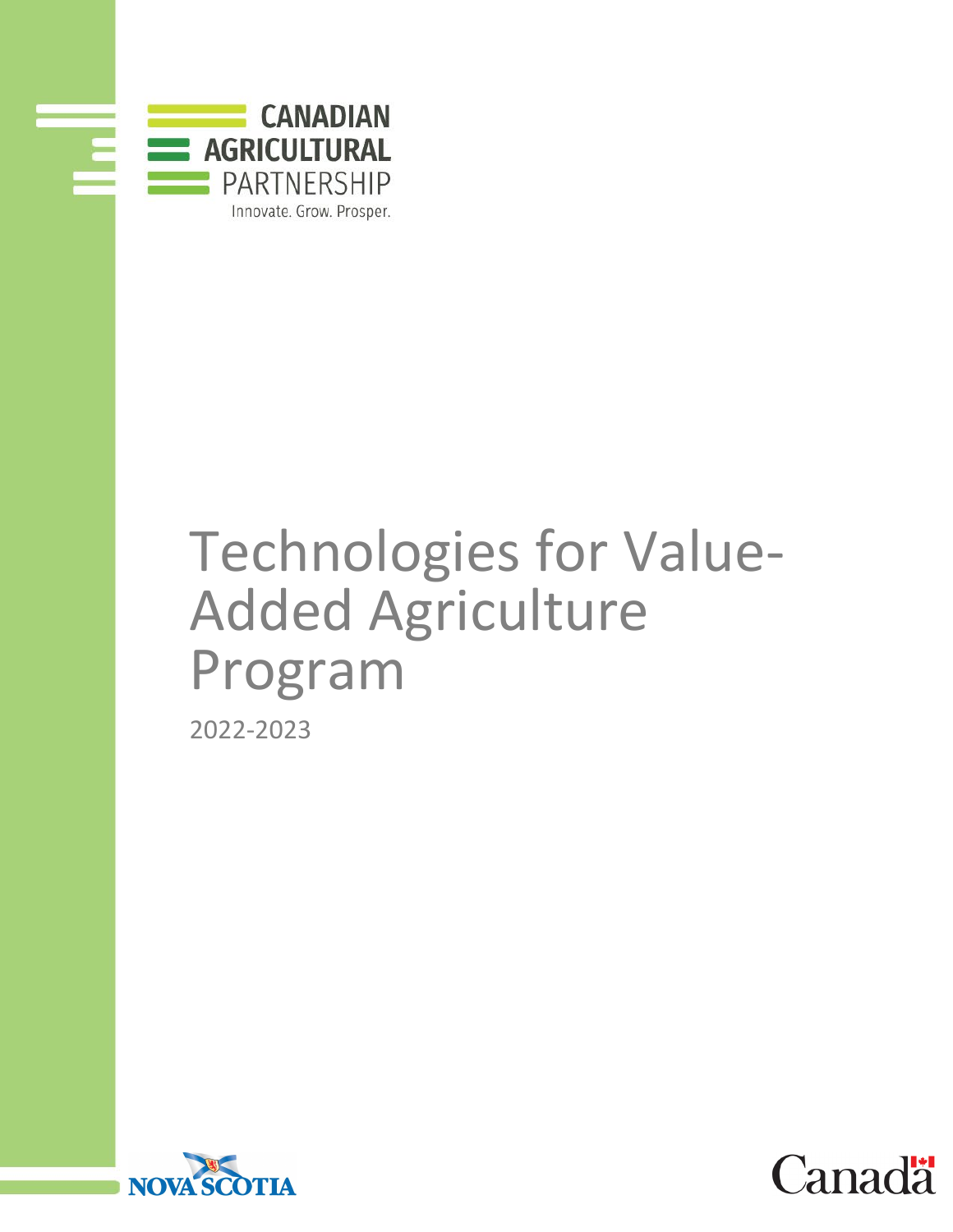## **FOR MORE INFORMATION PLEASE CONTACT:**

Programs 74 Research Drive Bible Hill, Nova Scotia B6L 2R2 Tel: 902-893-6377 Toll free: 1-866-844-4276 Fax: 902-893-7579 Email: prm@novascotia.ca Website: http://novascotia.ca/programs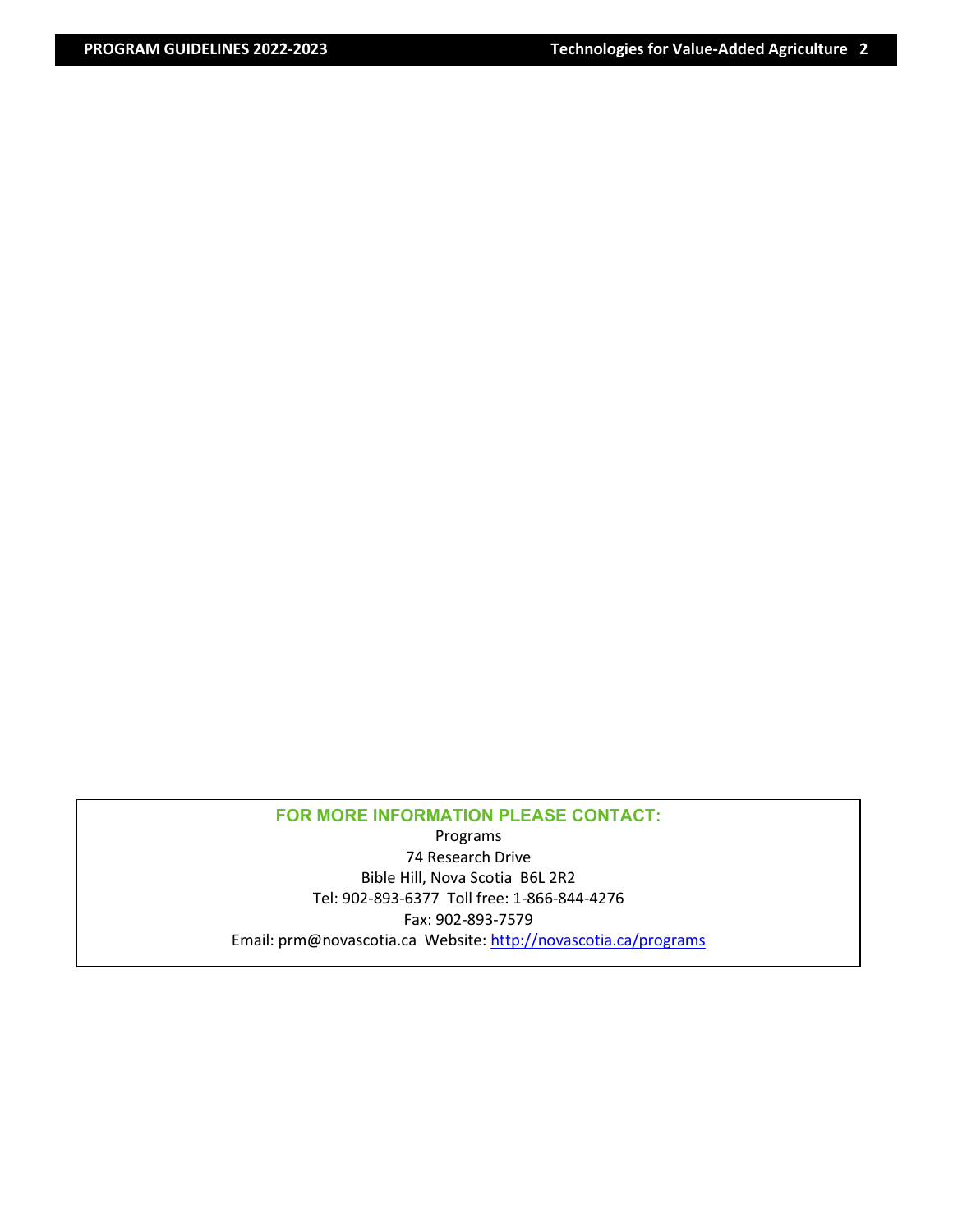# **CANADIAN AGRICULTURAL PARTNERSHIP (CAP)**

The governments of Canada and Nova Scotia are committed to ensuring farmers and processors have the tools they need to innovate, grow and prosper. The *Canadian Agricultural Partnership* agreement is part of a commitment by federal, provincial and territorial governments to promote productivity and profitability for the sector. The programs are designed to help the industry position itself to respond to future opportunities and to realize its full potential as a significant contributor to the economy. Programs are also tailored with the flexibility to meet diverse regional requirements.

The partnership is a five-year, \$3-billion investment by federal, provincial and territorial governments that aims to strengthen the agriculture and agri-food sector and ensure continued innovation, growth and prosperity. The partnership includes \$1 billion for federal activities and programs, and \$2 billion in costshared programs delivered by provinces and territories on a 60-40 basis. In Nova Scotia, \$37 million will be invested through provincially delivered programs focusing on Markets and Trade; Science, Research and Innovation; Environmental Sustainability and Climate Change; Risk Management; Value Added Agriculture and Agri-Food Processing; and Public Trust.

In addition to cost-shared strategic initiatives, the partnership includes several business risk-management programs to help farmers manage risks that threaten the viability of their farms.

# **PROGRAM OBJECTIVES**

Recognizing that value-adding and innovation often happens through small, incremental improvements over a period of time, the objective of the Technologies for Value-Added Agriculture program is to support agricultural producers and processors who seek to advance their operations through innovation, efficiency and quality improvements. This program is designed to assist with increasing the competitiveness and profitability of Nova Scotia's agriculture sector by supporting the production efficiency of value-added agriproducts.

The Technologies for Value-Added Agriculture program has two main goals:

- to support an operation's ability to identify, develop and commercialize value-added agri-products new to Nova Scotia; and
- to support value-added agri-food processors with equipment modernization activities that increase efficiency, productivity and energy efficiency.

# **ELIGIBILITY**

## **Farm**

- currently and properly registered in the right income category under the *Farm Registration Act;*
- applicant is at least 19 years of age and actively farming in the program year; and
- generates an annual eligible gross commodity income of \$30,000. The eligible commodity income will be based on the Statement of Farming Activities (T2042, T1273 or Schedule 125 - Farm Revenue: detailing sales by commodity revenue code).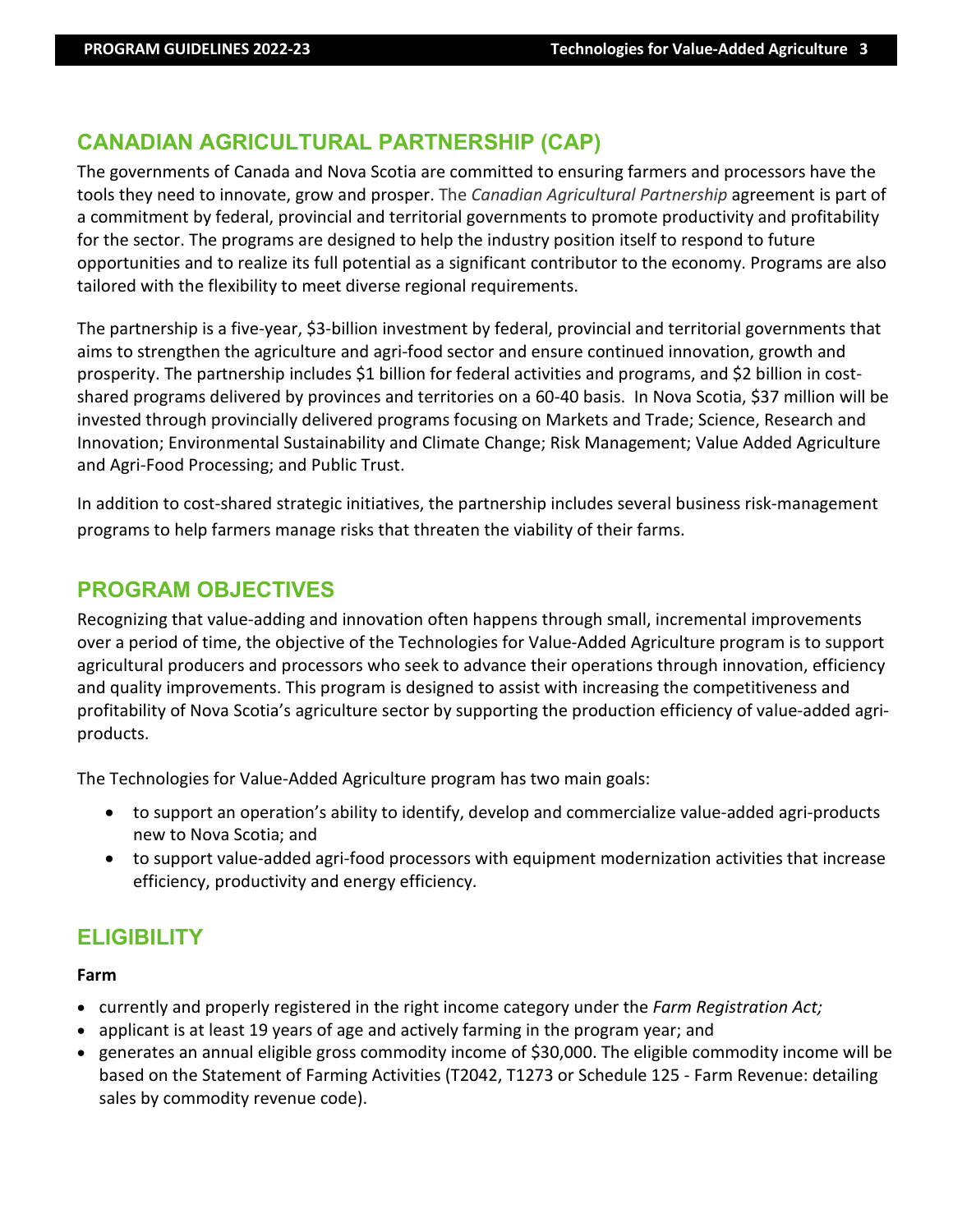#### **Agri-Business:**

- represents identifiable Nova Scotia agriculture and agri-food products;
- generates an annual eligible gross agri-business income of \$30,000 or more based on T2 Corporation Income Tax Return and/or internal Income Statement; and
- conducts value-added processing of a raw Nova Scotia agriculture product which demonstrates a direct partnership and significant economic impact to the Nova Scotia primary agricultural industry.

## **FINANCIAL ASSISTANCE**

Applicants can apply for a maximum of 50% assistance to a maximum of \$50,000 per project in the Technologies for Value-Added Agriculture Program. The maximum an applicant can receive for the duration of the CAP program (2018-2023) is \$150,000.

**Note:** No more than 100% of non-repayable funding can be received for any eligible project cost incurred and paid for by the applicant, regardless of source. Applicants are required to disclose all funding sources.

## **ASSESSMENT FACTORS FOR FUNDING ELIGIBILITY**

**Level of Innovation / Efficiency Improvements** – Degree to which the new farm technology or processes improve efficiency, productivity and quality of value-added agri-products, including projects related to energy efficiency. A higher rating will be given to those applications that reflect a significant improvement to efficiency, productivity and/or product quality.

**Degree of Industry Reach** – Degree to which project goes beyond the scope of the applicant's individual business. A higher rating will be given for a broad reach within the Nova Scotia agricultural industry, particularly partnerships with and impact to the primary agriculture sector.

**Level of Economic Impact** – A higher rating will be given to applications that reflect a significant economic impact to the applicant's business and the wider Nova Scotia agricultural industry.

**Completeness of Application** – Degree of completeness of each section on the Application. A thoroughly completed Application will allow the project to be well understood by the reader and properly assessed for acceptance into the Program.

**Government Perspective of Risk** – Refers to the perceived degree of risk to the sector or individual. Government contribution to the project is intended to help offset risk.

**Other** — Other factors deemed necessary.

#### **ELIGIBLE EXPENSES**

## **Equipment Modernization Activities (must significantly enhance efficiency and productivity)**

Financial support will be provided to assist agri-businesses in increasing productivity, reducing costs and implementing existing or custom systems to enhance final product quality / processing operations.

**Note:** A lean gap analysis is recommended.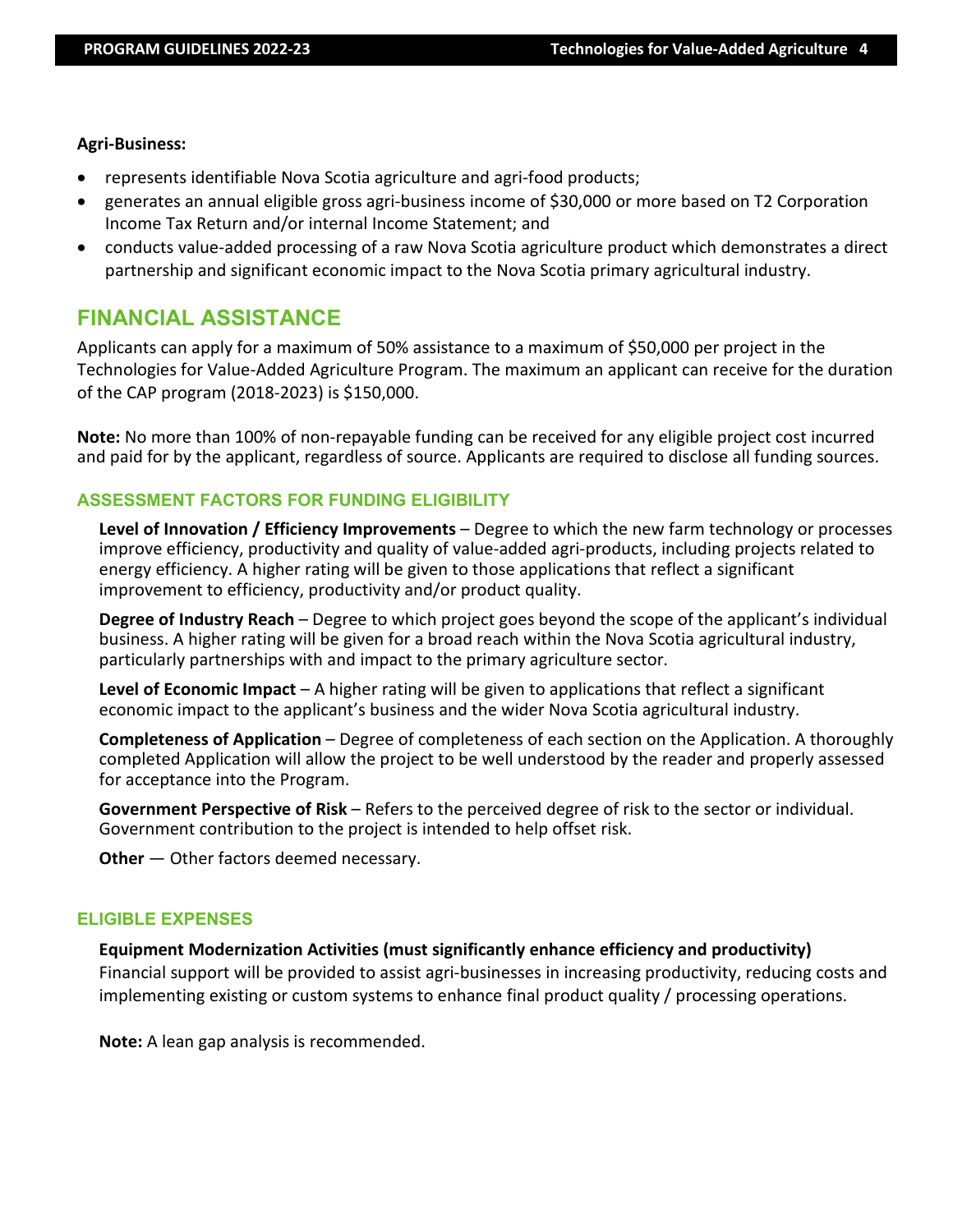## **Energy Efficient Systems & Technology**

Financial support will be provided to assist with projects that focus on the implementation of sustainable energy efficient systems and technology. These adoptions within the Nova Scotia Agriculture sector must help reduce environmental footprint and energy costs of value-added operations.

## **Eligible expenses include:**

- direct project costs;
- contracted labour
- materials / supplies / rentals;
- Modifications to existing equipment or technology for optimization or to enable installation of automation and labour-saving equipment / technology;
- One-time software systems related to upgrading and acquiring new equipment / technology;
- specialized equipment & shipping;
- transfer of knowledge / sharing of information activities; and
- HST for qualifying not-for-profit organizations.

## **INELIGIBLE EXPENSES**

## **These include but are not limited to**:

- administrative / general overhead;
- buildings / building modifications;
- used equipment
- in-kind contributions;
- multiple pieces of equipment with the same function (e.g., two specialized sprayers);
- ongoing software licensing costs or fees;
- operating expenses / existing staff salaries;
- tools; and
- travel.

**NOTE:** Applicants are asked to prioritize their submissions. In the instance of multiple applications submitted by a single applicant, no more than two can be simultaneously active within the life of the program (2018-2023).

## **APPLICATION PROCESS**

Applications must be submitted by April 1, 2022. Late applications will not be accepted. To apply for the Technologies for Value-Added Agriculture Program, complete and submit the Application. Eligible project expenses will be recognized within the Activity Period stated in the below table, however, expenses incurred prior to the date of project approval are at the applicant's risk.

| <b>Application Intake</b>        | <b>Activity Period</b>        | <b>Claim Deadline</b> |
|----------------------------------|-------------------------------|-----------------------|
| February 1, 2022 - April 1, 2022 | April 1, 2022 - March 1, 2023 | March 1, 2023         |

**Note 1:** There is a requirement for demonstration and sharing of technology for each project that is completed. This activity needs to be reflected in your Application. If there are any associated costs, these will need to be identified within the breakdown of project costs.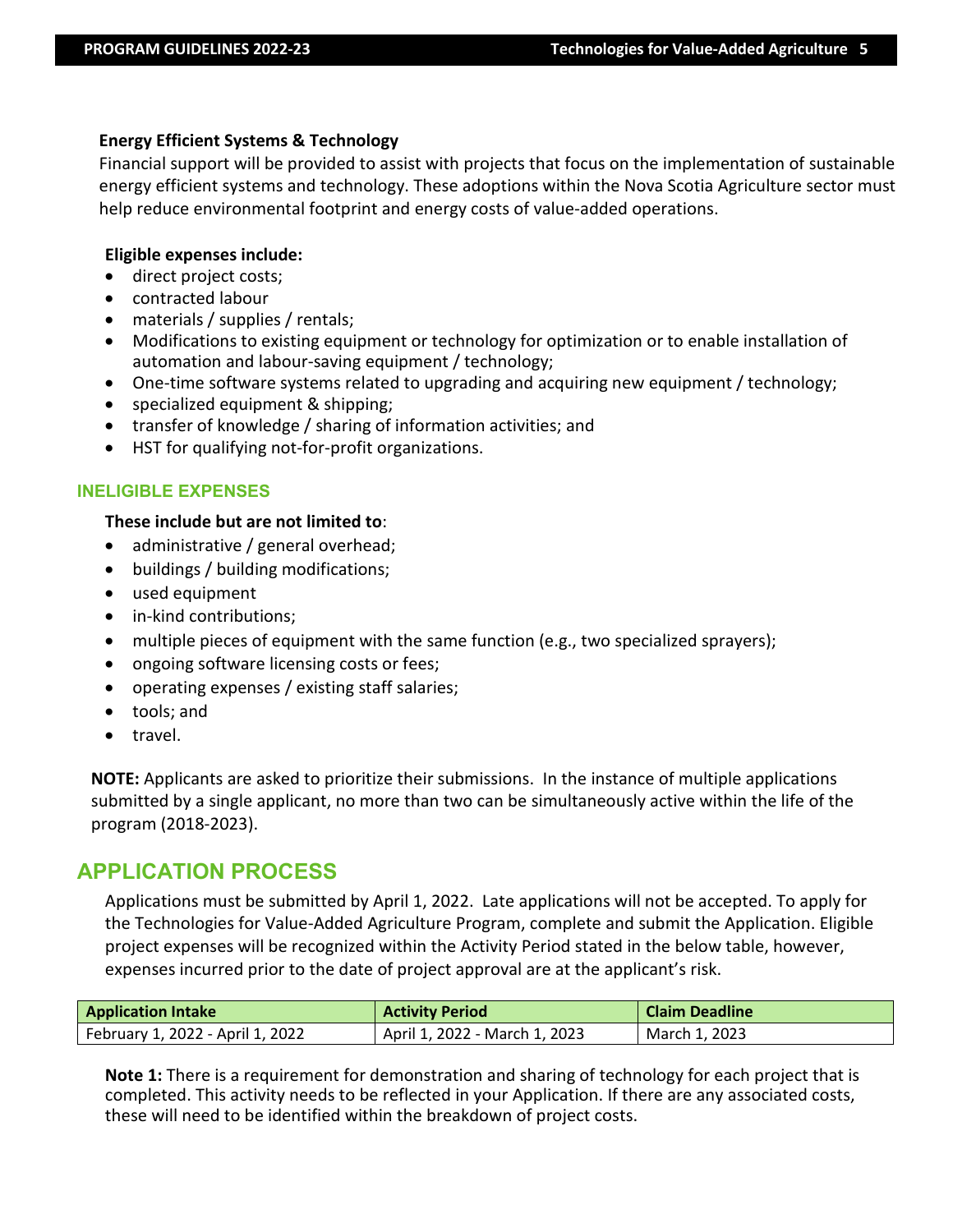**Note 2:** Clients new to Programs since 2018 must complete the Program Funding Registration form. Returning clients, must update the form as needed with any changes to business information including contact information, structure, commodities, environmental farm plan and Premise ID.

**Note 3:** All projects requiring external approvals and/or permits must include copies of issued approvals and/or permits attached to the application (ie. from bodies such as Natural Products Marketing Council, Department of Environment, municipal offices, etc.).

## **APPROVAL PROCESS**

- 1. Applications will be reviewed and rated by the Nova Scotia Department of Agriculture (NSDA).
- 2. If approved, applicants will receive a **Letter of Agreement (LOA)** which identifies the eligible project activities, program funding offered, and the terms and conditions under which program funding is approved.
- 3. Review, sign and return the LOA to Programs within **30 days** of the date of the letter or your program funding will be forfeited.

## **CLAIMING PROCESS**

- 1. After Programs receives your signed Letter of Agreement, a **Program Claim Form** will be sent to you
- 2. Complete and sign **Program Claim Form**. Claim deadline is noted in table above (page 2)
- 4. Attach copies of all invoices for eligible project costs incurred and paid for by the applicant.
- 3. Attach proof of payment for each invoice e-transfer confirmation, debit slips, cleared cheques, or credit card/bank statements. (invoices marked paid and signed by the supplier are not accepted)
- 4. Provide supporting documentation to the Programs office with your claim.

**Note:** No payment will be made for claims under \$20.00.

**Payment Holdback:** 25% of the submitted claim will be held back until the required Final Report, satisfactory to Programs, has been submitted. The holdback payment will be processed for payment after the Final Report has been received.

# **FINAL REPORT**

Projects approved for program funding have the following mandatory reporting requirements:

- a Final Report is to be submitted to Programs office (template provided with claim form);
- failure to submit a complete Final Report will affect future program funding considerations by the Programs office and eligible claim payment will be reduced by 25%;
- Final Reports may be made available publicly on the NSDA website; and
- a follow up review may be conducted after project completion.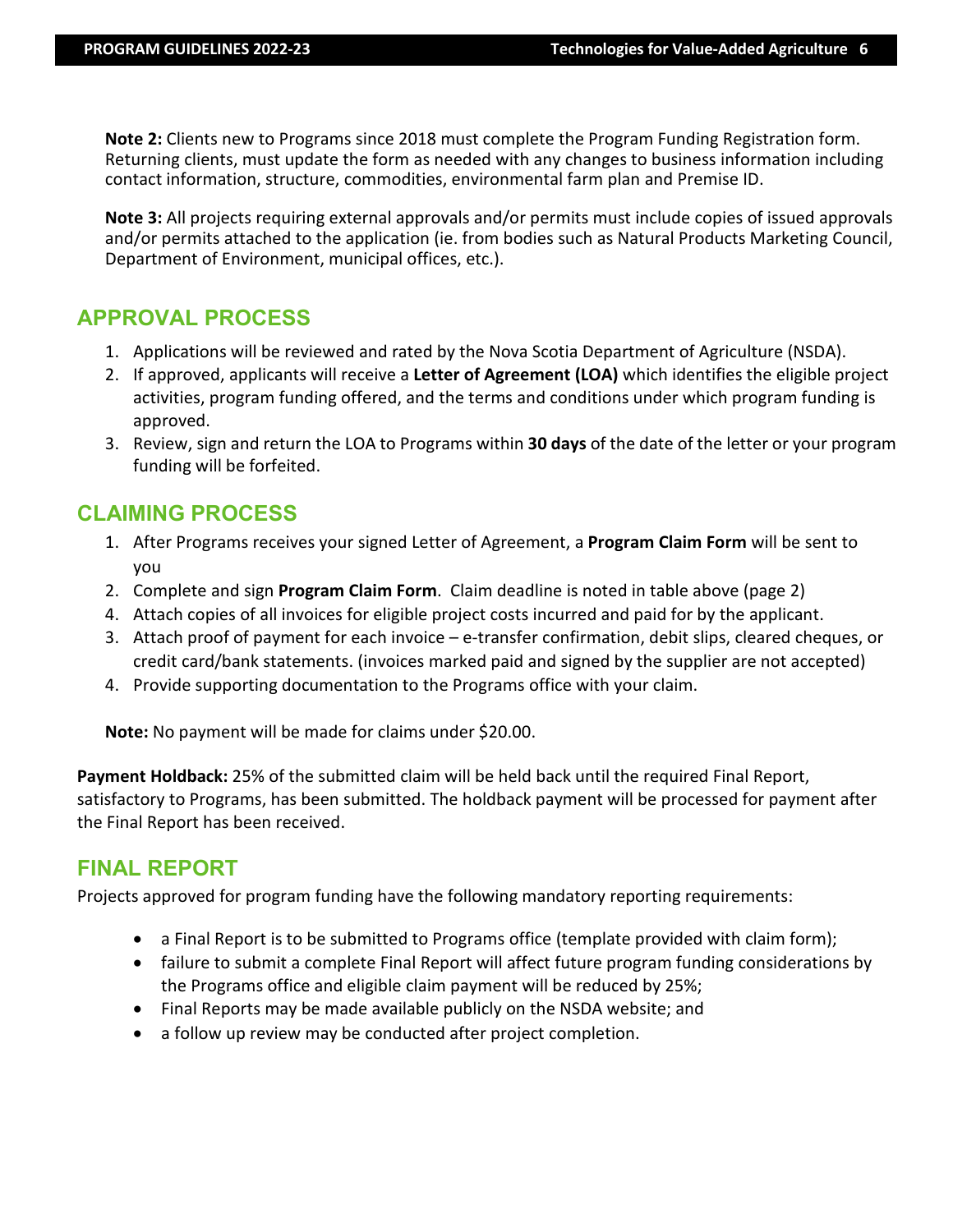## **LEASED LAND**

Eligible projects must be directly applicable to the registered farm qualifying for the assistance on agricultural land owned or leased. A copy of the long-term lease (10 years) or rental agreement must accompany the Application for all physical projects applicable to the leased/rented land. It is a condition of approval that the lease be of at least 10 years duration. You must advise us immediately, in writing, if the lease is terminated, if the term of the lease changes or if the identity of the lessor changes in any way (for example, if the lessor assigns the lease or if the lease changes in composition).

## **ARM'S LENGTH TRANSACTIONS**

Program funding will only be offered on transactions (invoices) that involve a supplier/service provider with an arms-length relationship to the applicant for approved projects. For the purposes of Programs, Arm's Length is defined as individuals who are NOT connected by blood relationship, marriage, commonlaw partnership, or adoption.

## **AUTHORITY**

NSDA shall have the authority to deny an application if there is evidence of misrepresentation of pertinent information or if NSDA believes that an application does not conform to the spirit of the Program.

# **EVALUATION AND AUDIT**

Review and evaluation of projects may be carried out by NSDA, Government of Canada or other parties chosen by NSDA for the purpose of audit, analysis, evaluation, program development and determining program funding. This review and evaluation process may be conducted prior to project commencement, during work or upon project completion. Applicants may be asked to complete an evaluation survey related to their final claim.

## **CONFIDENTIALITY**

Applicants consent to the release of their name and the amount of support received under the program. This specific information is deemed to be public information, to be actively disseminated by NSDA. NSDA may provide any information from an applicant to another public body or a law-enforcement agency in Canada to assist in an investigation, undertaken with a view to a law-enforcement proceeding or from which a law-enforcement proceeding is likely to result. Any other information provided, unless disclosed in the manner and for the purposes stated above, will be subject to the confidentiality and disclosure provisions of the Freedom of Information and Protection of Privacy (FOIPOP) Act.